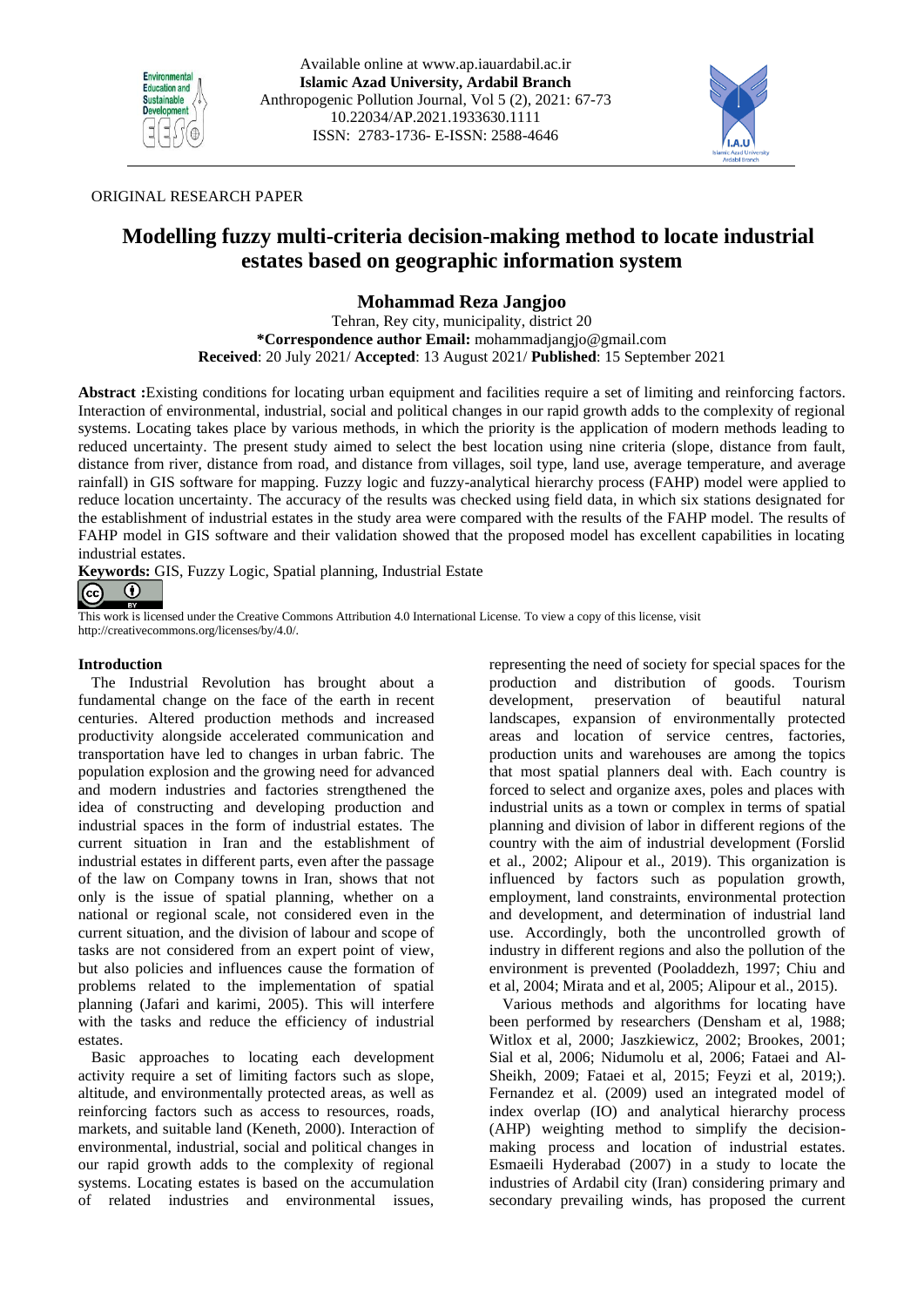situation of industries in terms of location and type of industrial production in optimal places for the establishment of Ardabil industries. Babaei and Ownegh (2006) in Iran evaluated the development potential and land use planning of Posht-e-kouh watershed. In this study, using the current system model in land use planning with bi-compound and manual methods, the main data layers were combined sequentially and finally 387 non-repeatedly environmental units were separated and mapped as work units for potential assessment and land use management. Then, possible land use priority was determined and watershed land use planning map was organized using comparative qualitative method. Fataei (2015) investigated the feasibility of constructing a border industrial estate using TOPSIS and AHP (a case study in Ardabil province, Iran). Aalipour et al. (2020) studied the Assessing the Conformity of Industrial Development with the Development in Ardebil Province Using Fuzzy Multi Criteria Decision-Making Method. In this study, using fuzzy logic and GIS, a model was proposed to locate and implement a new industrial estate in Bileh Savar county. In order to verify and determine the best model, a field visit was made to different areas and existing industrial estates in the area.

#### **Study area:**

Bileh Savar is a city located in Ardabil province and in the northwest of Iran between the geographical

coordinates of 47  $36 - 47$   $22$  east longitude and 39  $12 - 5$ 39 ْ,33 َ north latitude. This city is adjacent to Parsabad city from the north and west, to the Republic of Azerbaijan from the east, and to Germi city from the south. According to 2011 statistics, the population of the city is 53,768 people, about 48% of whom are men and the remaining 52% are women (General Census of Population and Housing, 2011; Alipour et al., 2018). The main occupation of Bileh Savar residents is agriculture and trade. Fertile soil, favorable climate for agriculture and animal husbandry, and the presence of active manpower led to the prosperity of agriculture. Animal husbandry is also thriving in this city, and all kinds of animal products are considered as export products of the city.

Bileh Savar city has been important because of the facilities built in this city in the past in terms of the exchange center between Iran and the Republic of Azerbaijan. The border bazaar of this city is the center of presenting and distributing the items needed by the people of the region and based on border communications and border exchanges. Active customs in the region indicate high daily exchanges across the border between the two countries. Most exchanges are even for the entry and exit of many people from the border into the country and in fact the entry of currency and capital into the country. Figure (1) shows the location of the study area in the country and province.



Figure 1: Location of Bileh Savar city in Ardabil province, Iran

### **Materials and Methods**

The industrial estate of Bileh Savar was located using Fuzzy-analytical hierarchy process (FAHP) model and GIS software based on nine criteria (including slope, distance from fault, distance from river, distance from road, distance from villages, soil type, land use, average temperature, average rainfall). Figure 2 shows the research algorithm. The multi-criteria decision-making process in GIS can be thought of as a process that combines spatial data and evaluation values. The current multi-criteria analytical methods in GIS such as Boolean operators and AHP model have been used in many land

use evaluation and assessment issues (Nami et al, 2017; Molaei et al, 2018).

### **Fuzzy-analytical hierarchy process (FAHP) model**

The concept of being fuzzy in the AHP method has been considered indirectly without the use of fuzzy sets. In this method, using Linguistic terms, the concept of being fuzzy is involved in determining pairwise comparison matrices. However, by generalizing the above method, researchers have proposed methods in which fuzzy numbers are used to express the preference of elements. In the meantime, we can refer to the methods proposed by Larhon and Pedricz and Buckley.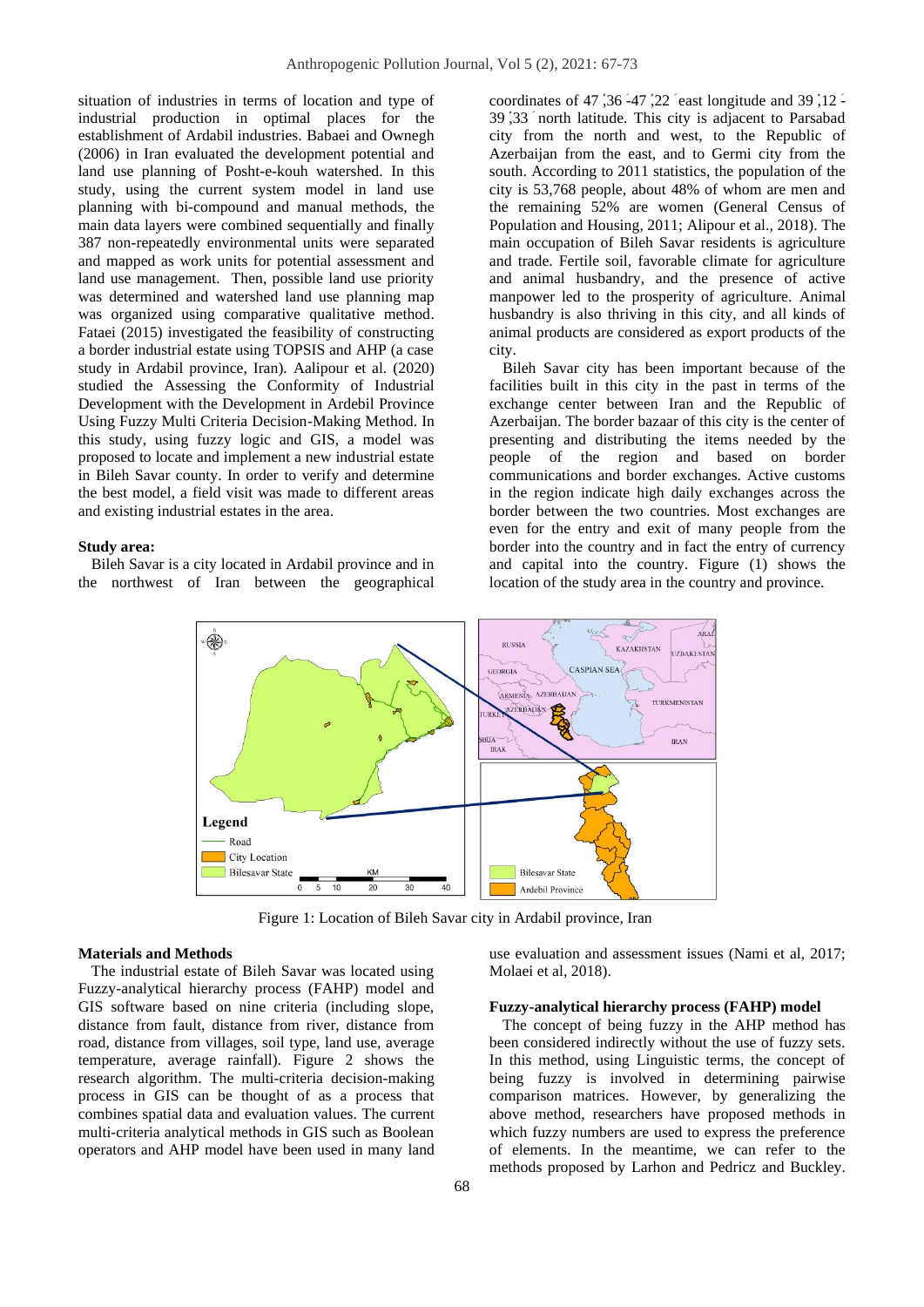The Larhon and Pedricz method suffers from some weaknesses that have been addressed in the Buckley method (Motiei-langroudi et al., 2012). Therefore, this study benefited from the Buckley's fuzzy analytic hierarchy process (FAHP) method.



Figure 2: Proposed location model

Buckley's FAHP method is a generalized form of the classical AHP method. In this method, fuzzy numbers are used for pairwise comparison of options and geometric mean is employed to calculated weights and preferences, because this method can be easily generalized to fuzzy mode; it also determines a single response for the matrix of pairwise comparisons. In this method, the decision maker can express the pairwise comparisons of the elements of each level as trapezoidal fuzzy numbers. For example, the trapezoidal fuzzy number of  $(6, 5, 5, 4)$  indicates a preference of "about 5" to 1" and the number of (9, 8, 6, 5) represents a preference of "between about 6 to 1 and about 8 to 1 "(Samadi Khadem et al., 2020).

#### **Data analysis**

First, the parameters and criteria for screening suitable locations for industrial estate were evaluated and selected. Then, by preparing data layers related to each parameter and digitizing, the layers were imported into GIS. In this phase, each of these layers was evaluated based on their effects in determining suitable land, and was prepared and fuzzified. In the fuzzy step, the inputs are converted to fuzzy information. This means that the numbers and information to be processed will become fuzzy sets and numbers. The input data, as measured by sensors in a control system, is thus modified and prepared for fuzzy logic processing. The FAHP model was recruited to weight the criteria for determination of the appropriate location. The weights were calculated programmatically in Matlab software  $V_{9,10}$ . All criteria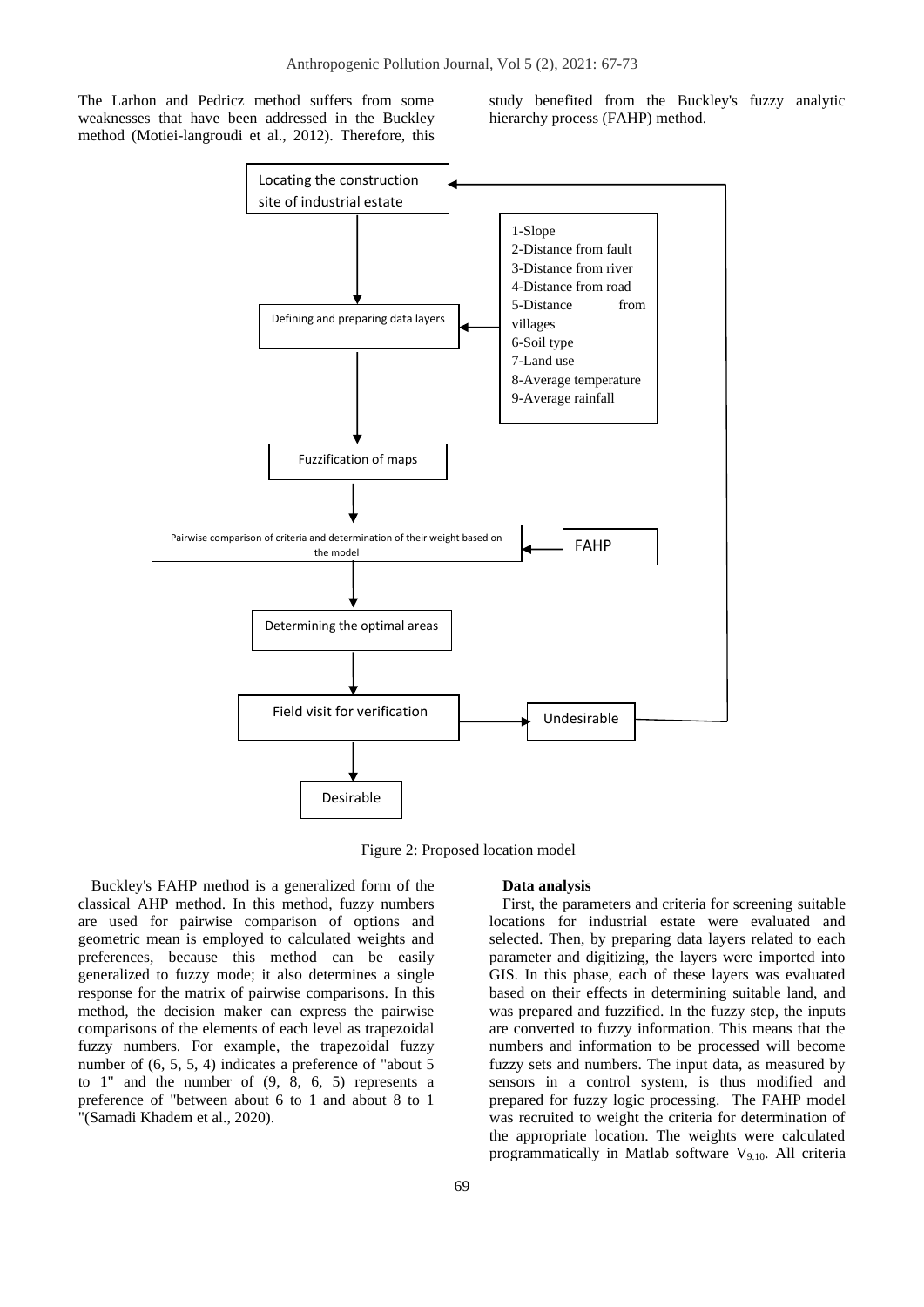were compared pairwise. Experts in the region were recruited to perform these calculations. Suitable locations were selected using the layers obtained from the standardization of the maps with the aid of limiting criteria and based on the weight computed for different layers. To perform this operation in Arc GIS10 software, the data layers were first combined using overlay functions.

### **Results**

Fuzzification of criteria

Locating the industrial estate of study area was performed on the basis of nine criteria, including slope, distance from fault, distance from river, distance from road, distance from villages, soil type, land use, average temperature, average precipitations. Fuzzification of related maps for the final analysis was performed to reduce the uncertainty and impact of the different units of the layers used; Figure 3 shows the fuzzified map of the criteria:



Figure 3: Fuzzified map of the main criteria in the modelling process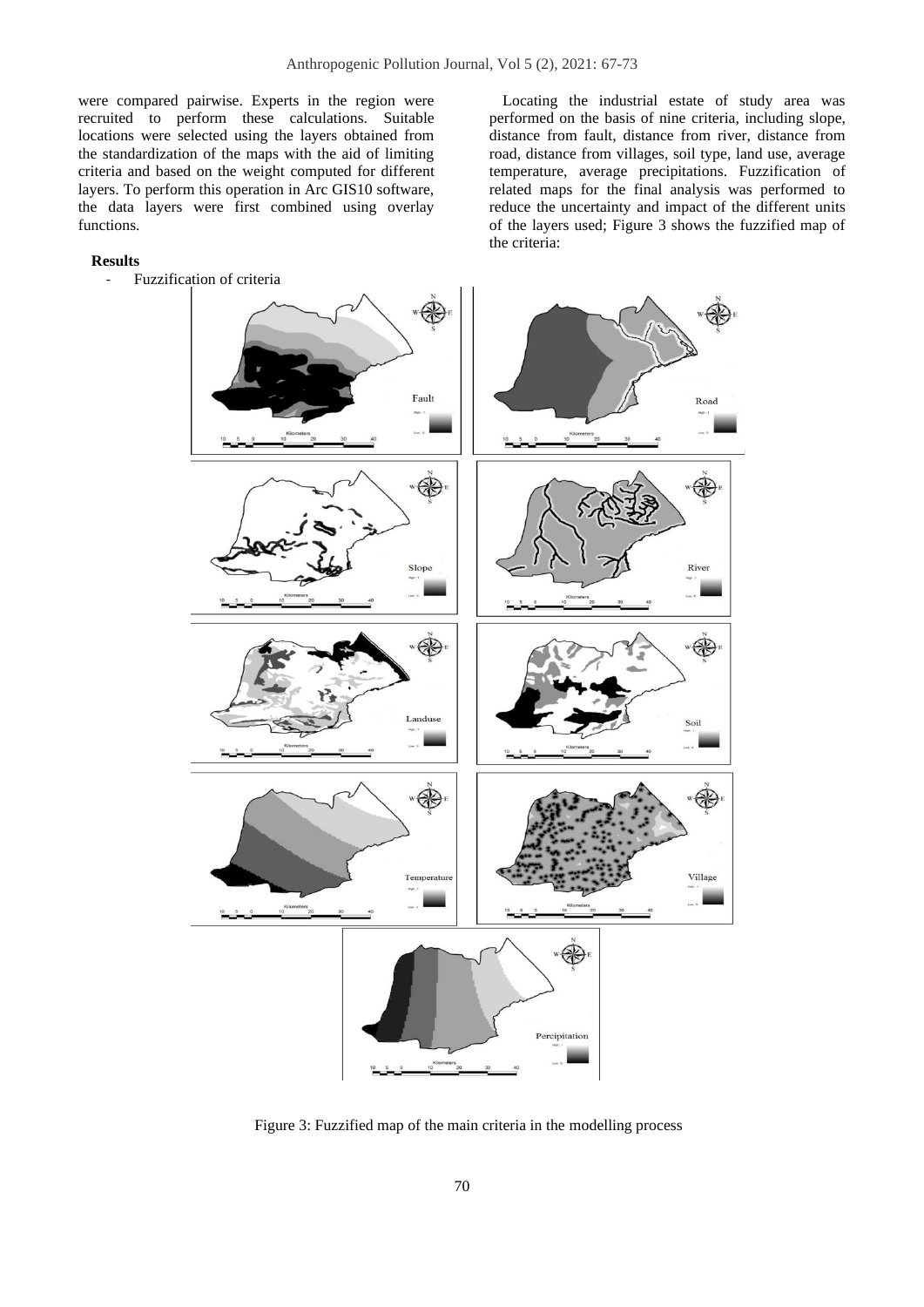## **- Outcomes of FAHP model**

Implementation of this model requires weights and numbers related to pairwise comparisons for input factors. For this purpose, a questionnaire was prepared containing pairwise comparison of study criteria. Linguistic terms were applied to perform pairwise

comparisons and then these comparisons were imported into the model. FAHP programming was utilized to obtain the final weight (Table 1) for the criteria. Then in the GIS, the weight of each layer was assigned; The results for areas suitable for industrial estate using the FAHP model are shown in Figure (4).

| Table 1- Final weights obtained for the criteria used in locating industrial estate using the FAHP model |  |
|----------------------------------------------------------------------------------------------------------|--|
|----------------------------------------------------------------------------------------------------------|--|

| Criteria |      | Weights | Criteria  |      | Weights | Criteria         | Weights |
|----------|------|---------|-----------|------|---------|------------------|---------|
| Slope    |      | 0.165   | Distance  | from | 0.1     | Land use         | 0.17    |
|          |      |         | road      |      |         |                  |         |
| Distance | from | 0.117   | Distance  | from | 0.08    | Average          | 0.061   |
| fault    |      |         | villages  |      |         | temperature      |         |
| Distance | from | 0.143   | Soil type |      | 0.11    | Average rainfall | 0.054   |
| river    |      |         |           |      |         |                  |         |



Figure 4: Results of analysis based on FAHP model

## **Validation of results**

In order to evaluate the results of locating suitable areas for the establishment of border industrial estate using a combination of fuzzy model and GIS technique,

six candidates were selected as potential locations based on social, economic and environmental issues as a target for validating the final location of industrial estate (Figure 4).



Figure 4: Prioritization of suitable locations based on ecological, economic and social relations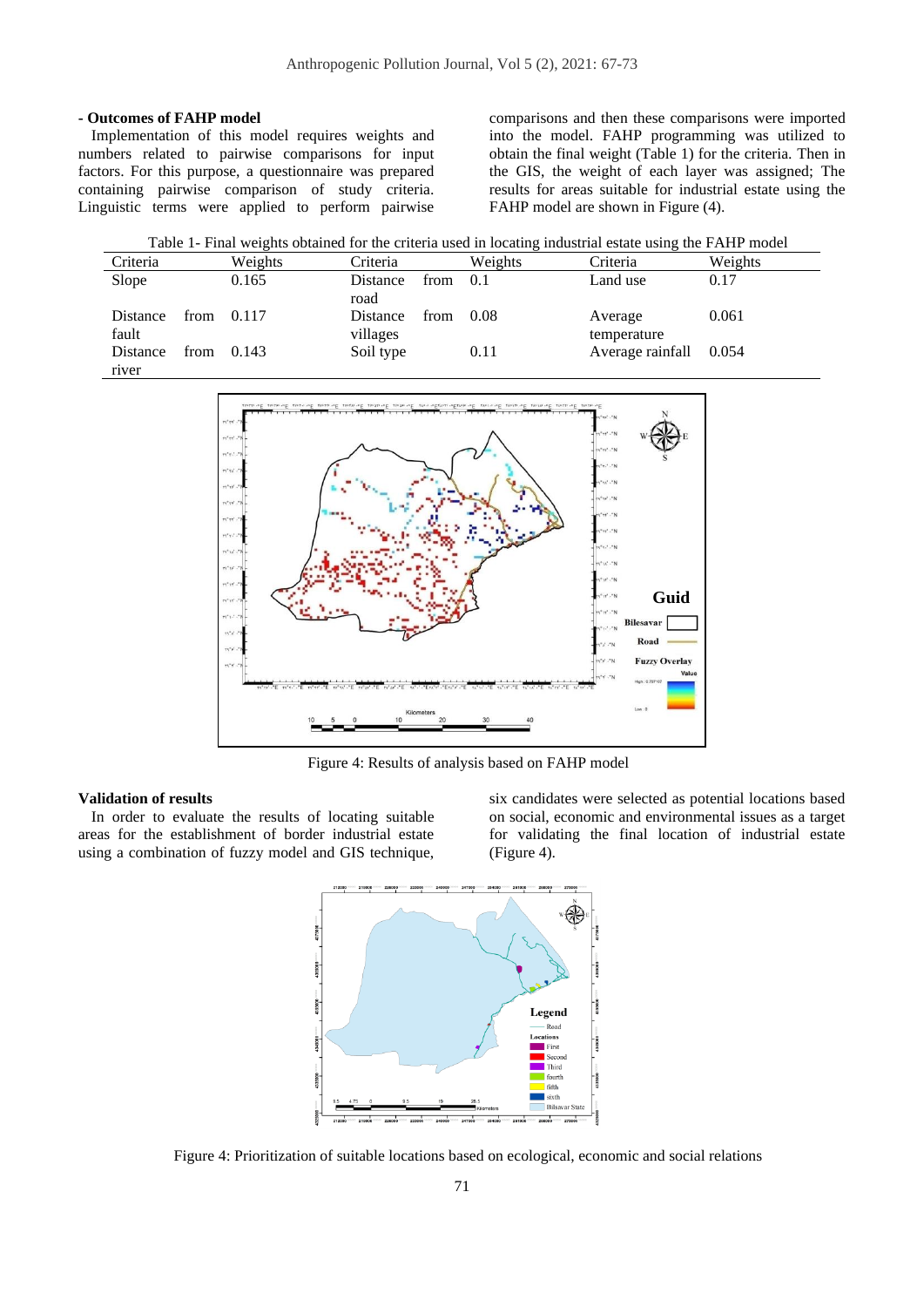| Table 2 - Values related to validation locations for different operators and their accuracy |       |  |        |       |        |       |       |                      |  |
|---------------------------------------------------------------------------------------------|-------|--|--------|-------|--------|-------|-------|----------------------|--|
| <b>FAHP</b><br>model<br>Accuracy                                                            | First |  | Second | Third | Fourth | Fifth | Sixth | Model Final Accuracy |  |
|                                                                                             | 0.58  |  | 0.32   | 0.34  | 0.61   | 0.7   | 0.69  | 0.6                  |  |

In order to evaluate and validate the FAHP model, the value of the analyzed options was extracted from Figure 3 and shown in Table 2.

Based on the table, it can be seen that the value of the studied and preferred locations in the FAHP model has a

#### **Discussion and Conclusion**

Industrial development is one of the main requirements for the comprehensive development of a region. In order to establish and develop various industries, the first stage of the development process is locating the construction site of industrial estate. There are various criteria for improving the location process, the most important of which are ecological criteria. Bileh Savar region, due to its special characteristics both ecologically and socio-economically, needed to establish a new industrial estate to continue the processes of industrial development in the region. The topological pattern of the area shows high altitudes near the urban area (Bileh Savar city). On the other hand, the proximity of an industrial estate to an urban area (with respect to privacy) is a prominent feature of an industrial estate. These topological features have affected the location pattern in the area both in terms of traffic in the area and in terms of the slope of the area. An important advantage for the region is the existence of a border with the Republic of Azerbaijan in terms of economic exchanges and the relative proximity of Bileh Savar to other major cities in the province to the provincial capital (Ardabil)

#### **References**

 Aalipour, M., Jabbarian Amiri, B., Foroug, S. (2020). 'Assessing the Conformity of Industrial Development with the Development in Ardabil Province Using Fuzzy Multi Criteria Decision-Making Method', Environmental Researches, 10(20):35-48.

Babaei, A., and Ownegh, M. (2006). Evaluation of development and management capacity of Poshtkuh watershed. Agricultural Sciences and Natural Resources, 13 (1), 127-137. https://www.sid.ir/fa/journal/ViewPaper.aspx?id=45528 Brookes,C.J, (2001),"A genetic algorithm for designing optimal patch configurations in GIS" International Journal of Geographical Information Science, Vol. 15, No. 6, PP. 539–559.

Chiu, ASF and Yong, G, (2004), "On the industrial ecology potential in Asian Developing Countries" Journal of Cleaner Production, Vol. 12, PP. 1037–1045.

Densham, P. J, and Rushton, G, (1988), "Decision support systems for locational planning" R. G. Golledge, and H. Timmermans (Eds.), Behavioural

value of 0.6, which has a satisfactory value and indicates the accuracy of the results.

and also the rich resources in the region. According to the mentioned cases, the desired location was done for this area. In this study, fuzzy logic and their output were compared with field results. This study revealed that GIS and fuzzy logic, which have analytical ability and work with a variety of criteria as well as are able to analyse large volumes of data, can be considered suitable tools for locating industrial estates. Moreover, the results of this study demonstrated that the implementation of fuzzy model using the capabilities of GIS in locating industrial estates is highly efficient, and provides the capacity to compare and evaluate different sites and select the admirable sites according to the desired criteria. Accordingly, the proposed model can be generalized to other cities in the country and can be used in locating industrial areas. On the other hand, given the characteristics of other cities, the criteria can be revised and scrutinized, and this will not interfere with the overall model.

#### **Conflict of interest**

The authors declare that they have no conflict of interest.

Modelling in Geography and Planning, London, England, PP. 56–90.

Esmaeili Hyderabad, V. (2007). Research in the prevailing winds of Ardabil to locate industries. MSc Thesis, Faculty of Humanities. Natural Geography Group. Islamic Azad University of Ardabil, Iran.

Fataei, E. Al-Sheikh, A. (2009). Housing Site Selection of Landfills for Urban Solid Wastes Using GIS Technology and Analytical Hierarchy Process (A Case Study in the City of Givi). Environmental Sciences, 6(3).

Fataei, E. (2015). 'Feasibility Study of Border Industrial Town Using AHP and TOPSIS', Geography And Development Iranian Journal, 12(37), pp. 181-194. doi: 10.22111/gdij.2015.1827.

Fataei, E. Aalipour, M. Farhadi, H. and Mohammadian, A. (2015). Industrial State Site Selection Using MCDM Method and GIS in Germi, Ardabil, Iran, Journal of Industrial and Intelligent Information, 3(4):324-329. doi: 10.12720/jiii.3.4.324-329.